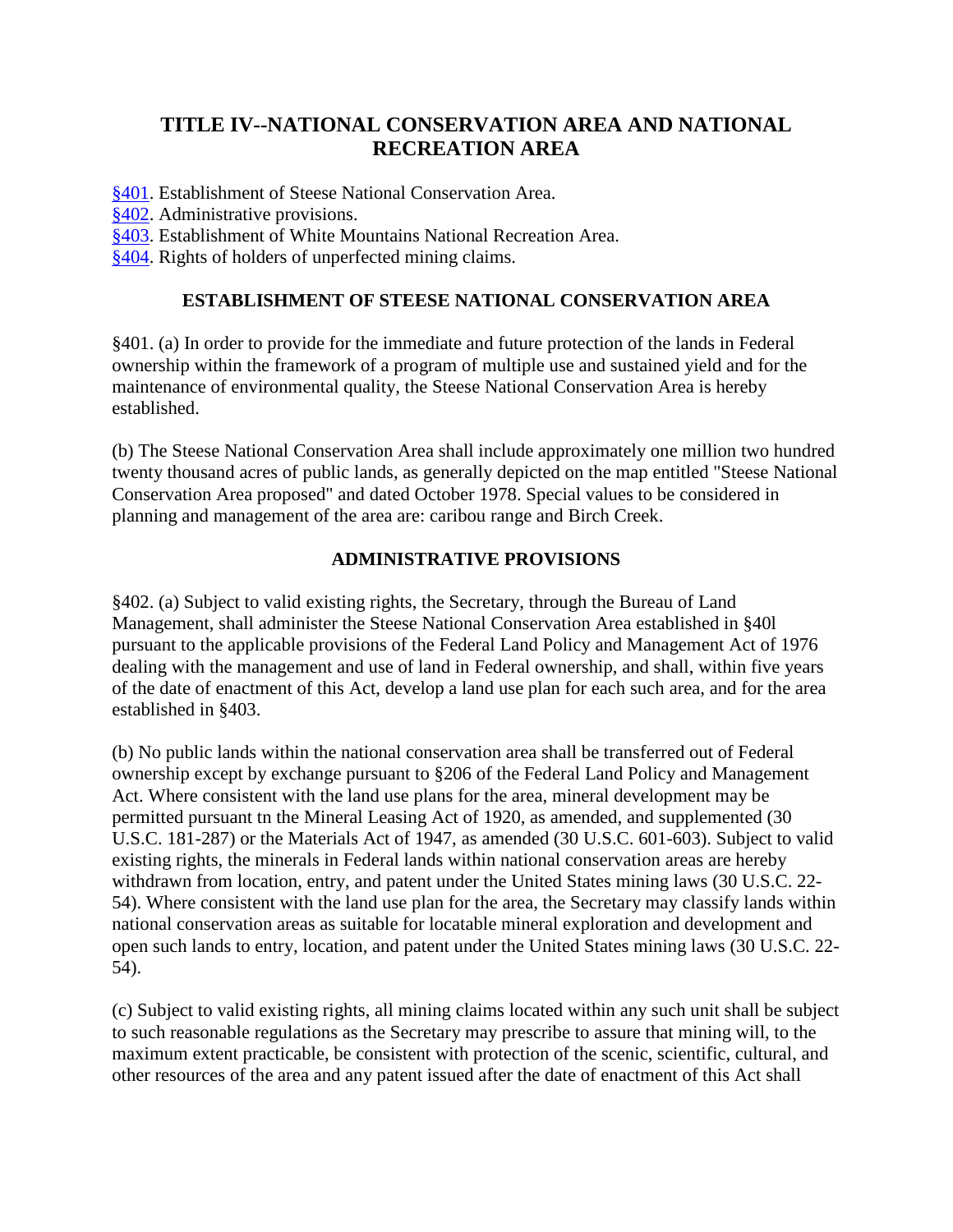convey title only to the minerals together with the right to use the surface of lands for mining purposes subject to such reasonable regulations as the Secretary may prescribe as aforesaid.

### **ESTABLISHMENT OF WHITE MOUNTAINS NATIONAL RECREATION AREA**

§403. There is hereby established the White Mountains National Recreation Area containing approximately one million acres of public lands, as generally depicted on the map entitled "White Mountains National Recreation Area proposed", and dated October 1978. Subject to valid existing rights, the Secretary shall administer the area in accordance with the provisions of [§1312](http://www.web-ak.com/anilca/%20title13.html%231312) and other applicable provisions of this Act, the Federal Land Policy and Management Act of 1976, and other applicable law. In planning for the recreational use and management of this area, the Secretary shall work closely with the State of Alaska.

## **RIGHTS OF HOLDERS OF UNPERFECTED MINING CLAIMS**

§404. (a) The term "unperfected mining claim" as used in this section, means a mining, claim which is located on lands within the boundaries of the White Mountains National Recreation Area or Steese National Conservation Area established pursuant to this title with respect to which a valid mineral discovery within the meaning of the mining laws of the United States, was not made as of the date of the withdrawal of such area from further appropriation under the mining laws of the United States.

(b) MORATORIUM ON CONTEST PROCEEDINGS.--Any holder of an unperfected mining claim seeking to protect such claim pursuant to this section must have maintained and must continue to maintain such claim in compliance with applicable Federal and State laws, and where applicable, must have obtained and complied with any mining access permit requirements imposed by the Department of the Interior during the 1979 mining season. Prior to September 30, 1982, no unperfected mining claim which has been maintained in accordance with this subsection shall be contested by the United States for failure to have made a valid mineral discovery within the meaning of the mining laws of the United States: Provided, That such claim shall be diligently prosecuted during this moratorium on contest proceedings as a condition for the moratorium. Any mining operation undertaken pursuant to this subsection, including but not limited to exploration, development, and extraction, shall be subject to such reasonable regulations as the Secretary may prescribe to assure that such operations will, to the maximum extent practicable, be consistent with protection of the scenic, scientific, cultural, and other resources of the Steese National Conservation Area or the White Mountains National Recreation Area or any affected conservation system units established or expanded by this Act.

(c) VALID MINERAL DISCOVERY.--If the holder of an unperfected mining claim notifies the Secretary by filing an application for a patent that, as a result of mining operations in compliance with the requirements of subsection (b), he has made a valid mineral discovery on such claim within the meaning of the mining laws of the United States, and if the Secretary determines that such claim contains a valid mineral discovery, the holder of such claim shall be entitled to the issuance of a patent only to the minerals in such claim pursuant to the mining laws of the United States. The holder of such a patent shall also be entitled to the use of so much of the surface estate of the lands comprising the claim as may be necessary for mining purposes: Provided,